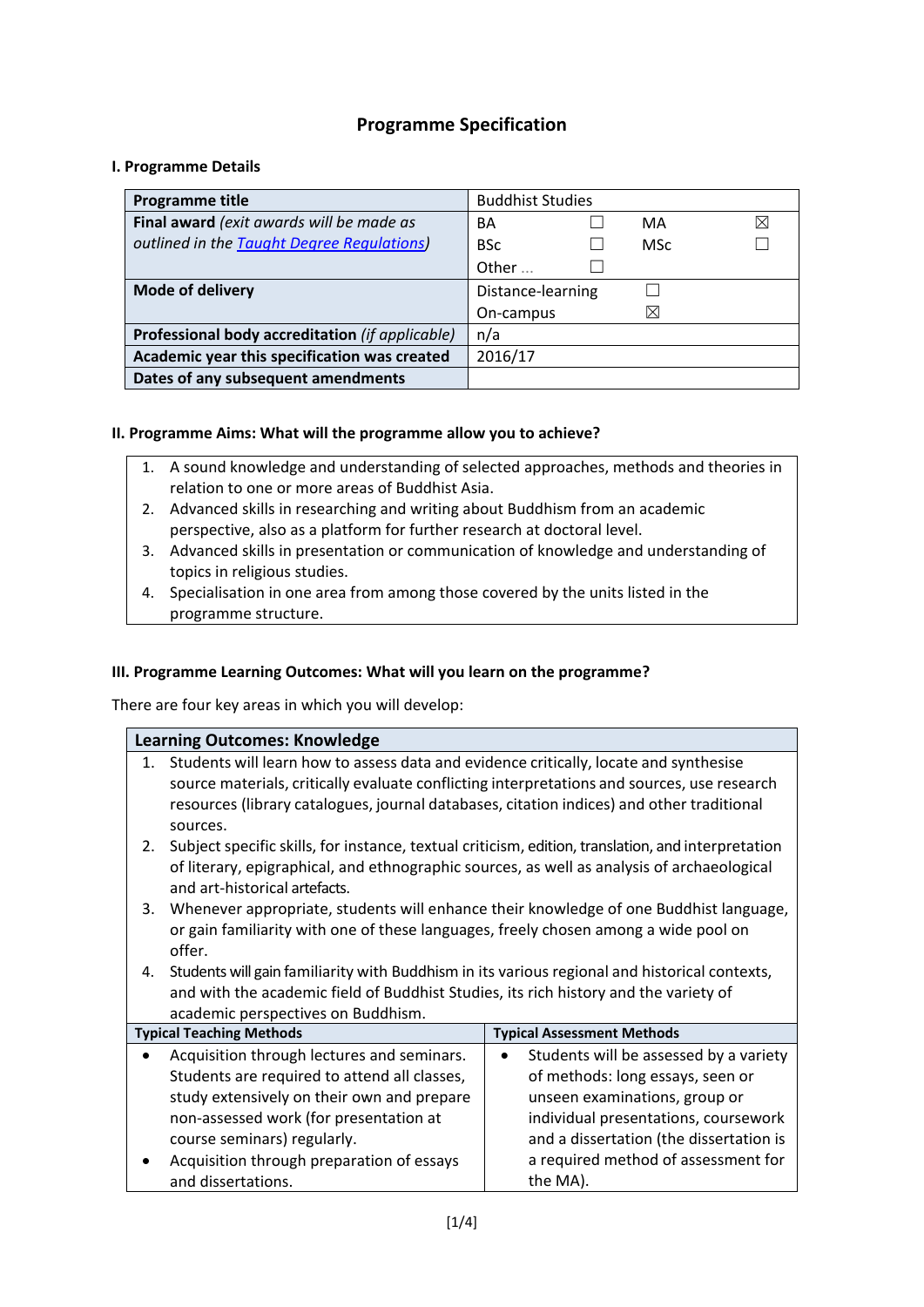| Acquisition through taking optional courses |  |
|---------------------------------------------|--|
| in the study of the religions of Asia or    |  |
| Africa.                                     |  |

|           | Learning Outcomes: Intellectual (thinking) skills                                         |                                               |  |  |  |  |  |  |
|-----------|-------------------------------------------------------------------------------------------|-----------------------------------------------|--|--|--|--|--|--|
| 1.        | Students should become precise and cautious in their assessment of evidence, and          |                                               |  |  |  |  |  |  |
|           | understand through practice what documents can and cannot tell us.                        |                                               |  |  |  |  |  |  |
| 2.        | Students will develop the capacity to discuss theoretical and epistemological issues      |                                               |  |  |  |  |  |  |
|           | in an articulate, informed, and intellectual manner.                                      |                                               |  |  |  |  |  |  |
| 3.        | Students will learn to become precise and critical in their assessment of scholarly       |                                               |  |  |  |  |  |  |
|           | arguments and to question interpretations, however authoritative, in order to reassess    |                                               |  |  |  |  |  |  |
|           | evidence for themselves.                                                                  |                                               |  |  |  |  |  |  |
| 4.        | Students will learn to present complex arguments clearly and creatively.                  |                                               |  |  |  |  |  |  |
| 5.        | Those students who take a language option should be able to assess primary sources in     |                                               |  |  |  |  |  |  |
|           | foreign languages and critically evaluate interpretations proposed by different scholars. |                                               |  |  |  |  |  |  |
| 6.        | Students will acquire both theoretical and regional expertise in order to develop and     |                                               |  |  |  |  |  |  |
|           | apply sound academic approaches to the study of Buddhism.                                 |                                               |  |  |  |  |  |  |
|           | <b>Typical Teaching Methods</b>                                                           | <b>Typical Assessment Methods</b>             |  |  |  |  |  |  |
| $\bullet$ | Acquisition of all skills will be fostered                                                | The emphasis on assessed written<br>$\bullet$ |  |  |  |  |  |  |
|           | directly through the programme's core                                                     | work (by essay and examination) is in         |  |  |  |  |  |  |
|           | options and indirectly through both the                                                   | order to ensure advanced level                |  |  |  |  |  |  |
|           | additional options, and supervision of the                                                | training in skilled cognitive                 |  |  |  |  |  |  |
|           | students' dissertations.<br>argumentation as a core contribution                          |                                               |  |  |  |  |  |  |
|           | The development of intellectual skills will                                               | to preparation for further                    |  |  |  |  |  |  |
|           | be facilitated through lectures and                                                       | postgraduate study at the MPhil/PhD           |  |  |  |  |  |  |
|           | seminars, and students' progress will be                                                  | level.                                        |  |  |  |  |  |  |
|           | monitored through close assessment and                                                    |                                               |  |  |  |  |  |  |
|           | supervision of coursework as well as                                                      |                                               |  |  |  |  |  |  |
|           | through non-assessed seminar                                                              |                                               |  |  |  |  |  |  |
|           | presentations. All courses will introduce                                                 |                                               |  |  |  |  |  |  |
|           | information that will need to be assessed                                                 |                                               |  |  |  |  |  |  |
|           | critically and will demonstrate how                                                       |                                               |  |  |  |  |  |  |
|           | conflicting interpretations arise from the                                                |                                               |  |  |  |  |  |  |
|           | same information. By the acquisition of                                                   |                                               |  |  |  |  |  |  |
|           | language skills, students will be enabled to                                              |                                               |  |  |  |  |  |  |
|           | assess primary sources in foreign languages.                                              |                                               |  |  |  |  |  |  |
|           |                                                                                           |                                               |  |  |  |  |  |  |

| Learning Outcomes: Subject-based practical skills                        |                                                  |  |  |  |  |  |  |
|--------------------------------------------------------------------------|--------------------------------------------------|--|--|--|--|--|--|
| The programme aims to help students with the following practical skills: |                                                  |  |  |  |  |  |  |
| Academic writing                                                         |                                                  |  |  |  |  |  |  |
| IT-based information retrieval and processing<br>2.                      |                                                  |  |  |  |  |  |  |
| <b>Presentational skills</b><br>3.                                       |                                                  |  |  |  |  |  |  |
| 4.                                                                       | Independent study skills and research techniques |  |  |  |  |  |  |
| Reflexive learning<br>5.                                                 |                                                  |  |  |  |  |  |  |
| <b>Typical Teaching Methods</b>                                          | <b>Typical Assessment Methods</b>                |  |  |  |  |  |  |
| Acquisition of academic writing skills<br>٠                              | Seen or unseen examinations,                     |  |  |  |  |  |  |
| through the preparation of long essays and                               | essays, group or individual                      |  |  |  |  |  |  |
| the dissertation.<br>presentations, dissertation.                        |                                                  |  |  |  |  |  |  |
| Acquisition of information retrieval skills                              |                                                  |  |  |  |  |  |  |
| through course teaching and training                                     |                                                  |  |  |  |  |  |  |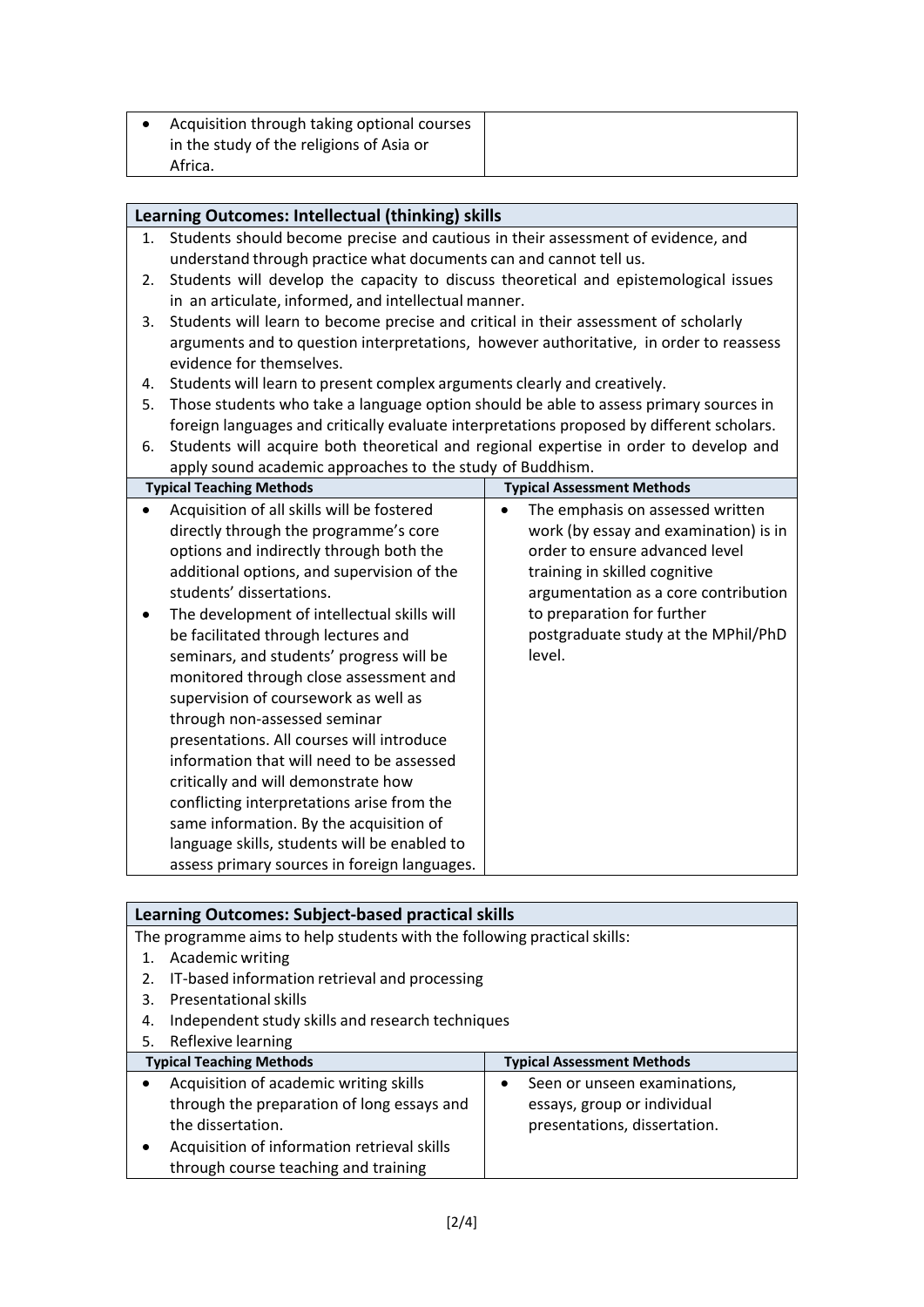| sessions offered by the Library and           |  |
|-----------------------------------------------|--|
| Information Services staff.                   |  |
| Acquisition of presentational skills through  |  |
| seminar and tutorial presentations.           |  |
| Acquisition of examination techniques         |  |
| through training sessions offered by the      |  |
| Learning and Teaching Unit.                   |  |
| Acquisition of independent study skills and   |  |
| research techniques through supervised        |  |
| individual research and writing (dissertation |  |
| and long essays).                             |  |
| Acquisition of reflexive learning through     |  |
| seminar discussion and supervised             |  |
| coursework.                                   |  |

## **Learning Outcomes: Transferable skills**

The programme will encourage students to:

- 1. Write concisely and with clarity.
- 2. Effectively structure and communicate ideas (oral and written).
- 3. Explore and assess a variety of sources for research purposes.
- 4. Work to deadlines and high academic standards.
- 5. Assess the validity and cogency of arguments.
- 6. Make judgements involving complex factors.
- 7. Develop self-reflexivity.
- 8. Question the nature of social and cultural constructs.

| <b>Typical Teaching Methods</b>                  | <b>Typical Assessment Methods</b> |  |  |  |
|--------------------------------------------------|-----------------------------------|--|--|--|
| Acquisition of transferable skills through:      | Through seen or unseen            |  |  |  |
| Lectures                                         | examinations, dissertation, long  |  |  |  |
| Regular monitoring and feedback on               | essays, individual or group       |  |  |  |
| student progress during each stage of the        | presentations and course work.    |  |  |  |
| programme's courses.                             |                                   |  |  |  |
| Substantial elements of independent<br>$\bullet$ |                                   |  |  |  |
| learning, with feedback                          |                                   |  |  |  |
| Seminar discussion and individual                |                                   |  |  |  |
| supervision                                      |                                   |  |  |  |

#### **General statement on contact hours – postgraduate programmes**

Masters programmes (with the exception of two-year full-time MAs) consist of 180 credits, made up of taught modules of 30 or 15 credits, taught over 10 or 20 weeks, and a dissertation of 60 credits. The programme structure shows which modules are compulsory and which optional.

As a rough guide, 1 credit equals approximately 10 hours of work. Most of this will be independent study (see [https://www.soas.ac.uk/admissions/ug/teaching/\)](https://www.soas.ac.uk/admissions/ug/teaching/) such as reading and research, preparing coursework, revising for examinations and so on. Also included is class time, for example lectures, seminars and other classes. Some subjects may have more class time than others – a typical example of this are language acquisition modules. At SOAS, most postgraduate modules have a one-hour lecture and a one-hour seminar every week, but this does vary.

More information can be found on individual module pages.